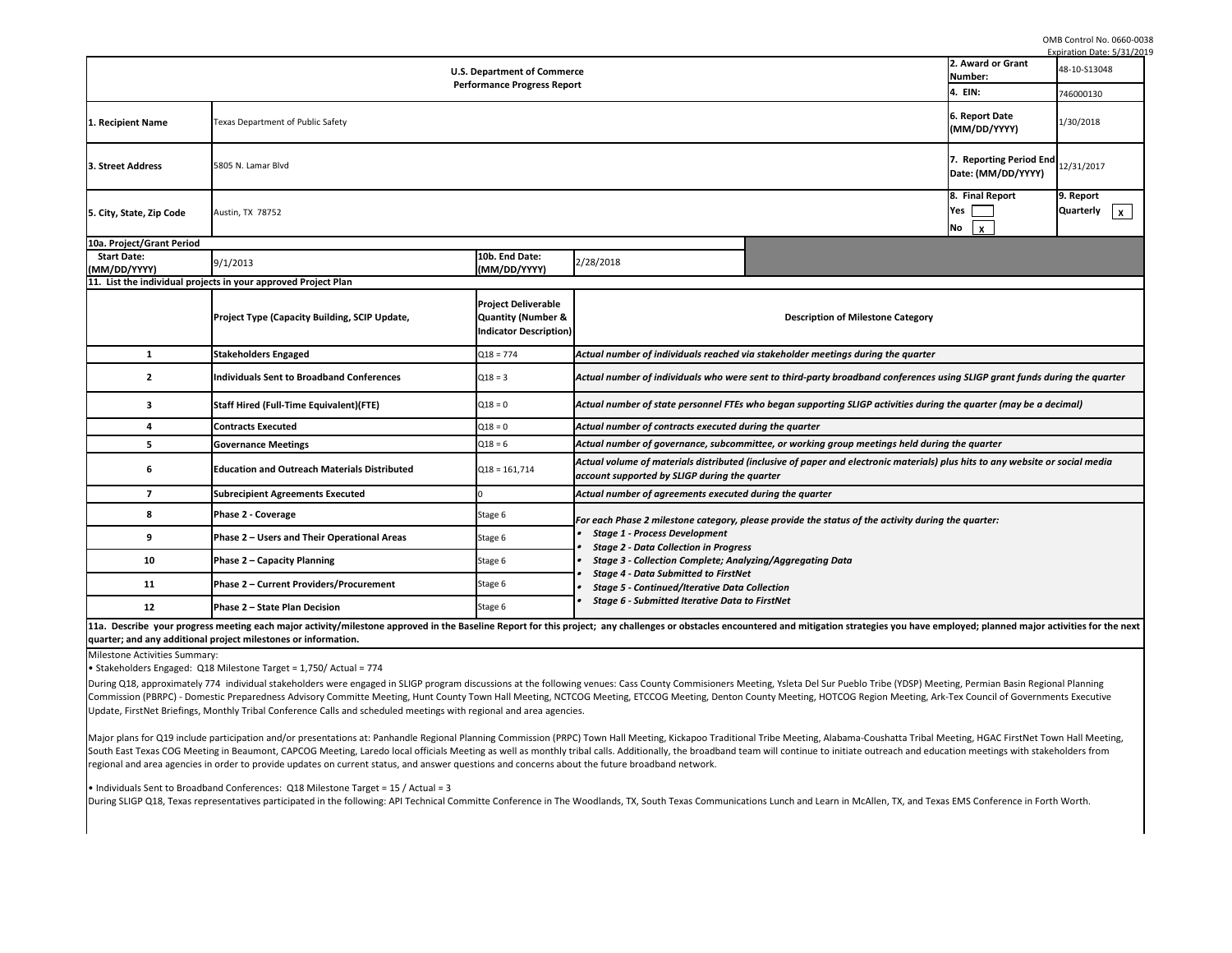| e, 103 users completing the Introduction to Texas Public Safety Broadband (Not for                                                                                                                                                                         |           |  |  |  |  |
|------------------------------------------------------------------------------------------------------------------------------------------------------------------------------------------------------------------------------------------------------------|-----------|--|--|--|--|
|                                                                                                                                                                                                                                                            |           |  |  |  |  |
| red needs for public safety LTE. This report outlined the methodology, how the<br>ints. These datasets and reports were submitted to FirstNet by the September 30th,<br>nap, an updated coverage objectives map, as well as data on the location of PSAPs, |           |  |  |  |  |
| adline. At the end of Q9, over 1100 agencies had completed the survey. Outreach                                                                                                                                                                            |           |  |  |  |  |
|                                                                                                                                                                                                                                                            |           |  |  |  |  |
|                                                                                                                                                                                                                                                            |           |  |  |  |  |
| as Highway Patrol.                                                                                                                                                                                                                                         |           |  |  |  |  |
| dline. The team also provided information outlining the State Contracting Agency -                                                                                                                                                                         |           |  |  |  |  |
| isory Group. In addition, the team was in consultation with the Office of the                                                                                                                                                                              |           |  |  |  |  |
| ything in a report to be presented to the Governor's office.                                                                                                                                                                                               |           |  |  |  |  |
| e changes to the Baseline Report must be approved by the Department of                                                                                                                                                                                     |           |  |  |  |  |
|                                                                                                                                                                                                                                                            |           |  |  |  |  |
|                                                                                                                                                                                                                                                            |           |  |  |  |  |
| e an opt-in announcement on Sept 19, 2017.                                                                                                                                                                                                                 |           |  |  |  |  |
|                                                                                                                                                                                                                                                            |           |  |  |  |  |
|                                                                                                                                                                                                                                                            |           |  |  |  |  |
|                                                                                                                                                                                                                                                            |           |  |  |  |  |
|                                                                                                                                                                                                                                                            |           |  |  |  |  |
| signed                                                                                                                                                                                                                                                     | Change    |  |  |  |  |
|                                                                                                                                                                                                                                                            | No change |  |  |  |  |
|                                                                                                                                                                                                                                                            |           |  |  |  |  |
|                                                                                                                                                                                                                                                            | No change |  |  |  |  |

11b. If the project team anticipates requesting any changes to the approved Baseline Report in the next quarter, describe those below. Note that any substantive **Commerce before implementation.** 

The team does not anticipate any changes at this time.

• TXLTE website and online e-learning portal has become the benchmark for numerous states as they design and rollout their own online presence.

• Developed a tutorial video to help state, local & tribal agencies complete their coverage objectives map, using the online Coverage Mapping Tool.

• Developed a video highlighting the advantages provided by public safety broadband to Texas law enforcement officers.

**11d. Describe any success stories or best practices you have identified. Please be as specific as possible.**

**11c. Provide any other information that would be useful to NTIA as it assesses this project's progress.** 

• The team completed town hall meetings and coverage mapping workshops with all 24 regional councils of governments in the state.

• The team submitted an updated coverage objectives data package on September 30, 2016.

• The eLearning Course consisted of a total of 1,299 user accounts, with 843 users completing the Introduction to Texas Public Safety Broadband (For Credit) Course Credit), and 59 users completing the Mobile Data Survey Tool course.

• The team is working with Harris County, FirstNet, and PSCR on an Identity, Credential, and Access Management (ICAM) possible proof of concept.

• FirstNet released the State Plans in June 2017. The team presented an executive summary from the review team to the Governors' office. Governor Abbott made

• Staff Hire: Q18 Milestone Target = 0 / Actual = 0 The overall headcount for Staff FTEs has not changed this quarter.

• 8. Coverage (Stage 6): For it's 2015 data submission, the team provided a draft phased coverage map to FirstNet illustrating a county-by-county breakdown of tier phased map was derived, as well as the datasets that were gathered. The team also provided statewide 911 call location data from the Public Safety Answering Poir 2015 deadline. For it's 2016 data submission on September 30th, 2016, the team provided a final version of the Rural Strategic Advisory Group's phased coverage m Hospitals, and schools in the state.

• Contract Executions: Q18 Milestone Target = 0 / Actual = 0 The overall headcount for Contract Execution has not changed during this quarter.

• 9. Users and Their Operational Areas (Stage 6): The team submitted the Mobile Data Survey results through the CASM portal to meet the September 30, 2015 dea efforts continue to better understand user needs and their operational areas.

• 10. Capacity Planning (Stage 6): At the end of Q9 (September 30, 2015 deadline), the team submitted a one-month snapshot of wireless data usage from the Texa

• Governance Meetings: Q18 Milestone Target = 9 / Actual = 6 Q18 meetings consisted of monthly SWIC Office Team meetings, SWIC Executive Council meetings and SLIGP bi-weekly meetings.

During Q18 the TxPSBP team will continue meetings with regional and individual entities.

• 11. Current Providers/Procurement (Stage 6): The team submitted the Mobile Data Survey results through the CASM portal to meet the September 30, 2015 dead DIR and mobile data procurement options available.

• Education and Outreach (E&O): Q18 Milestone Target = 45,451/ Actual = 161,714

• Team has over 648 twitter followers (greater than 6% increase in followers since Q17).

• 12. State Plan Decision (Stage 6): The team, in consultation with the Office of the Governor, created and held an initial meeting of the State Agency Strategic Advi Governor, and developed a list of priorities for the State of Texas to be included in the State Plan.

• 13. FirstNet released the State Plan. The team is in the process of reviewing the document, gathering information and questions associated and will compile every

• There have been 160,061 Website Hits for the www.TXLTE.com website in Q18.

| 12b. Staffing Table - Please include all staff that have contributed time to the project. Please do not remove individuals from this table. |      |                                               |           |  |  |
|---------------------------------------------------------------------------------------------------------------------------------------------|------|-----------------------------------------------|-----------|--|--|
| <b>Job Title</b>                                                                                                                            | FTE% | <b>Project (s) Assigned</b>                   | Change    |  |  |
| SWIC: FTE = $1$                                                                                                                             |      | 25 Provide oversight of all SLIGP activities. | No change |  |  |
| DPS Legal Advisors: FTE = 1                                                                                                                 |      | 10 Advise on all legal issues, MOA support.   | No change |  |  |

Phase 2 Activities:

The following details will outline the team's Phase 2 activities and progress:

The program is fully staffed this quarter. This staffing plan may be modified when necessary to meet specific needs and programmatic changes.

**12a. If the project is not fully staffed, describe how any lack of staffing may impact the project's time line and when the project will be fully staffed.**

**12. Personnel**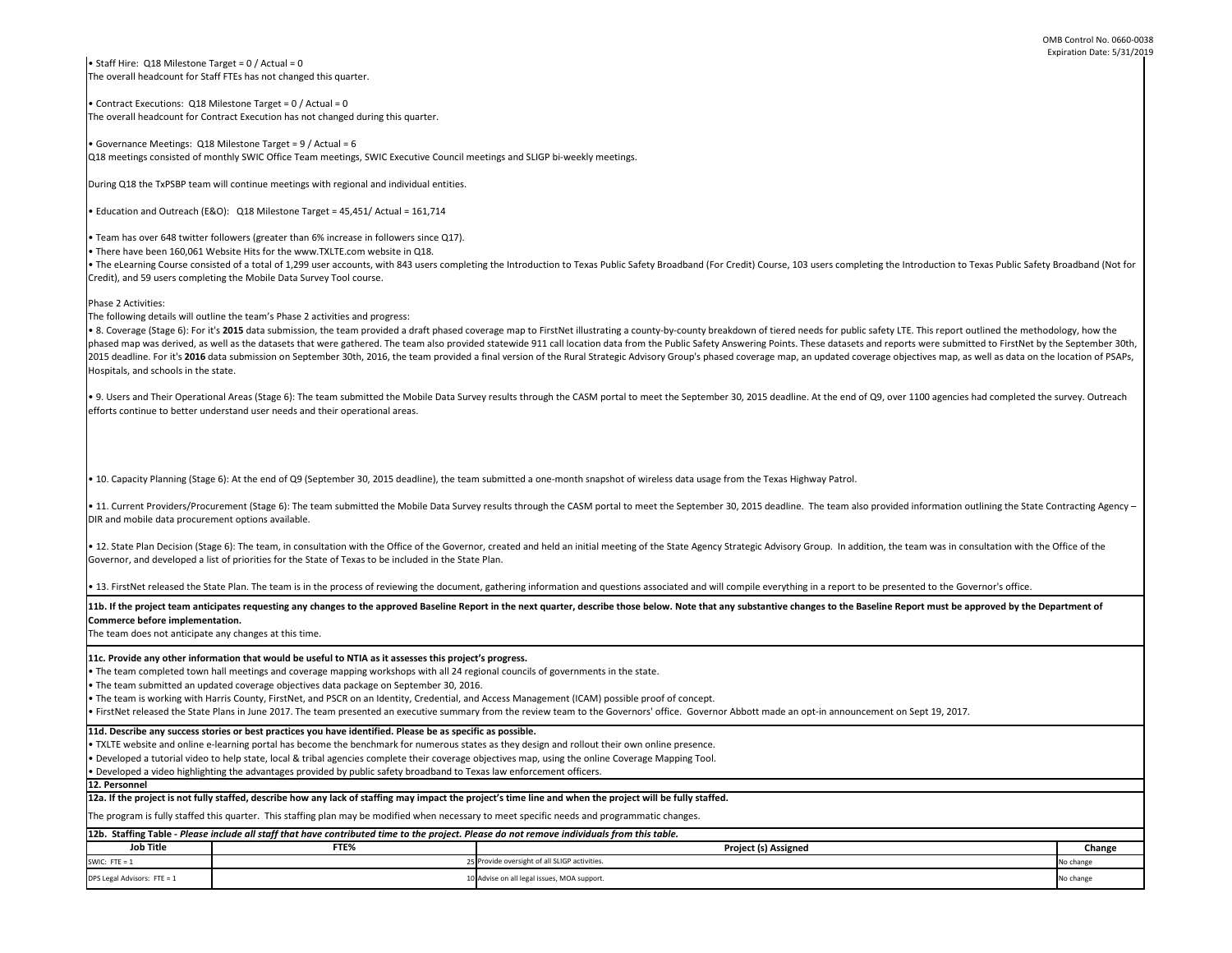OMB Control No. 0660-0038

**15. Certification: I certify to the best of my knowledge and belief that this report is correct and complete for performance of activities for the purpose(s) set forth in the award documents.**

|                                                                                                                                                                                                |                                                                                                                                                                                                                                                                                                                                        |                                                                           |                                                                          |                                                                                                                                             |                                      |                         |                                      |                                                       | Expiration Date: 5/31/2019                      |
|------------------------------------------------------------------------------------------------------------------------------------------------------------------------------------------------|----------------------------------------------------------------------------------------------------------------------------------------------------------------------------------------------------------------------------------------------------------------------------------------------------------------------------------------|---------------------------------------------------------------------------|--------------------------------------------------------------------------|---------------------------------------------------------------------------------------------------------------------------------------------|--------------------------------------|-------------------------|--------------------------------------|-------------------------------------------------------|-------------------------------------------------|
| Program Managers 1: FTEs = 5                                                                                                                                                                   | 90 Direct the purpose and status of all program projects; manage time and budget allocations; support project-level activity to ensure goals are met.                                                                                                                                                                                  |                                                                           |                                                                          |                                                                                                                                             |                                      | No change               |                                      |                                                       |                                                 |
| Program Managers 2: FTEs = 1                                                                                                                                                                   |                                                                                                                                                                                                                                                                                                                                        |                                                                           | 10 Provide strategy, scope and timeline; inside legal counsel oversight. |                                                                                                                                             |                                      |                         |                                      |                                                       |                                                 |
| Project Managers 1: FTEs = 1                                                                                                                                                                   |                                                                                                                                                                                                                                                                                                                                        |                                                                           |                                                                          | 50 Coordination of: State and regional governance meetings; education/outreach and rural development programs; and production of materials. |                                      |                         |                                      |                                                       |                                                 |
| Project Managers 2: FTEs = 2                                                                                                                                                                   |                                                                                                                                                                                                                                                                                                                                        | Assist with and coordinate E & O efforts                                  |                                                                          |                                                                                                                                             |                                      |                         |                                      | No change                                             |                                                 |
| Project Managers 2: FTEs = 6                                                                                                                                                                   |                                                                                                                                                                                                                                                                                                                                        | Assist with and coordinate E & O efforts                                  |                                                                          |                                                                                                                                             |                                      |                         |                                      |                                                       | No change                                       |
| Project Managers 3: FTEs = 27                                                                                                                                                                  |                                                                                                                                                                                                                                                                                                                                        | Temporary assignments as needed; Assist with and coordinate E & O efforts |                                                                          |                                                                                                                                             |                                      |                         |                                      |                                                       | No change                                       |
| IT Program Specialists: FTE = $1$                                                                                                                                                              |                                                                                                                                                                                                                                                                                                                                        |                                                                           |                                                                          | Development and production of audio-visual products conference needs, webinars, and training materials.                                     |                                      |                         |                                      |                                                       | No change                                       |
| SAA Director: FTE = 1                                                                                                                                                                          |                                                                                                                                                                                                                                                                                                                                        | 0.1 M&A                                                                   |                                                                          |                                                                                                                                             |                                      |                         |                                      |                                                       | No change                                       |
| SAA Manager: FTE = 1                                                                                                                                                                           |                                                                                                                                                                                                                                                                                                                                        | M&A                                                                       |                                                                          |                                                                                                                                             |                                      |                         |                                      |                                                       | No change                                       |
| SAA Coordinator: FTE = 1                                                                                                                                                                       |                                                                                                                                                                                                                                                                                                                                        | 6.6 M&A                                                                   |                                                                          |                                                                                                                                             |                                      |                         |                                      |                                                       | No change                                       |
| SAA Budget Analyst: FTE = 1                                                                                                                                                                    |                                                                                                                                                                                                                                                                                                                                        | VI&A                                                                      |                                                                          |                                                                                                                                             |                                      |                         |                                      |                                                       | No change                                       |
| SAA Grant Accountant: FTE = 1                                                                                                                                                                  |                                                                                                                                                                                                                                                                                                                                        | 2.7 M&A                                                                   |                                                                          |                                                                                                                                             |                                      |                         |                                      |                                                       | No change                                       |
| 13. Subcontracts (Vendors and/or Subrecipients)                                                                                                                                                |                                                                                                                                                                                                                                                                                                                                        |                                                                           |                                                                          |                                                                                                                                             |                                      |                         |                                      |                                                       |                                                 |
|                                                                                                                                                                                                | 13a. Subcontracts Table – Include all subcontractors. The totals from this table must equal the "Subcontracts Total" in Question 14f.                                                                                                                                                                                                  |                                                                           |                                                                          |                                                                                                                                             |                                      |                         |                                      |                                                       |                                                 |
| <b>Name</b>                                                                                                                                                                                    | <b>Subcontract Purpose</b>                                                                                                                                                                                                                                                                                                             |                                                                           | <b>Type</b>                                                              | (Vendor/Subrec RFP/RFQ Issued (Y/N)                                                                                                         | Contract<br><b>Executed</b><br>(Y/N) | <b>Start Date</b>       | <b>End Date</b>                      | <b>Total Federal Funds</b><br><b>Allocated</b>        | <b>Total Matching</b><br><b>Funds Allocated</b> |
| Communications<br>Planner/Technical Writer (2<br>contracts)                                                                                                                                    | Develop and track operational budget; assist developing and tracking milestones, MDST, Tribal and<br>O&E efforts; draft Quarterly PPRs, and other related documents and reports                                                                                                                                                        |                                                                           | Vendor                                                                   |                                                                                                                                             | <sup>Y</sup>                         | Aug. 2014               | Feb. 2018                            | \$200,100.00                                          | $\Omega$                                        |
| Technologist (2 contractor)                                                                                                                                                                    | Develop design elements, the structure and mechanism of the individual projects; focused on<br>operational elements and responsible for tasks, deliverables and outputs of the project.                                                                                                                                                |                                                                           | Vendor                                                                   | Y                                                                                                                                           | <b>V</b>                             | Aug. 2014               | Feb. 2018                            | \$479,850.00                                          | $\Omega$                                        |
| Outside Legal Counsel, (1<br>contract)                                                                                                                                                         | Development of State and Local MOU/ Inter-local Agreements, MOU template; and other work<br>compliant with FirstNet requirements.                                                                                                                                                                                                      |                                                                           | Vendor                                                                   |                                                                                                                                             | Y                                    | Aug. 2014               | Feb. 2018                            | \$25,000.00                                           | $\Omega$                                        |
| E & O Coordinator(s), (2<br>contractors)                                                                                                                                                       | Development of tasks will include: speaking at conferences, workshops and meetings; facilitating<br>regional kick-off meetings, development of discipline focused materials, assist in the development<br>of the Rural Coverage Plan and Education and Outreach                                                                        |                                                                           | Vendor                                                                   | Υ                                                                                                                                           | $\mathsf{v}$                         | Aug. 2014               | Feb. 2018                            | \$860,650.00                                          | $\Omega$                                        |
| Project Management<br>Administrators                                                                                                                                                           | Scheduling, facilitating, managing, and inviting public safety entities to participate in governance<br>strategic advisory groups and the LTE SCIP Executive Council meetings; assisting with program<br>planning and management, including development of project management processes and<br>procedures; tracking milestone metrics; |                                                                           | Vendor                                                                   |                                                                                                                                             | <sup>V</sup>                         | Aug. 2014               | Feb. 2018                            | \$600,075.00                                          | $\Omega$                                        |
| Project Manager SME(s) (15<br>contractors)                                                                                                                                                     | Tasks include: speaking at conferences, workshops and meetings; facilitating regional kick-off<br>meetings, development of discipline focused materials, assist in the development and<br>implementation of the Rural Coverage Plan and Education and Outreach programs.                                                               |                                                                           | Vendor                                                                   |                                                                                                                                             | $\mathsf{v}$                         | Aug. 2014               | Feb. 2018                            | \$699,960.00                                          | $\Omega$                                        |
| 13b. Describe any challenges encountered with vendors and/or subrecipients.                                                                                                                    |                                                                                                                                                                                                                                                                                                                                        |                                                                           |                                                                          |                                                                                                                                             |                                      |                         |                                      |                                                       |                                                 |
|                                                                                                                                                                                                | All contractors have provided quality service on assigned SLIGP tasks and meeting engagements.                                                                                                                                                                                                                                         |                                                                           |                                                                          |                                                                                                                                             |                                      |                         |                                      |                                                       |                                                 |
| 14. Budget Worksheet                                                                                                                                                                           | Columns 2, 3 and 4 must match your current project budget for the entire award, which is the SF-424A on file.                                                                                                                                                                                                                          |                                                                           |                                                                          |                                                                                                                                             |                                      |                         |                                      |                                                       |                                                 |
|                                                                                                                                                                                                | Only list matching funds that the Department of Commerce has already approved.                                                                                                                                                                                                                                                         |                                                                           |                                                                          |                                                                                                                                             |                                      |                         |                                      |                                                       |                                                 |
| <b>Project Budget Element (1)</b>                                                                                                                                                              | <b>Federal Funds Awarded (2)</b>                                                                                                                                                                                                                                                                                                       |                                                                           |                                                                          | <b>Approved Matching</b><br>Funds (3)                                                                                                       |                                      | <b>Total Budget (4)</b> | <b>Federal Funds</b><br>Expended (5) | <b>Approved Matching</b><br><b>Funds Expended (6)</b> | <b>Total funds</b><br>Expended (7)              |
| a. Personnel Salaries                                                                                                                                                                          |                                                                                                                                                                                                                                                                                                                                        | \$1,044,834.00                                                            |                                                                          | \$864,631.00                                                                                                                                |                                      | \$1,909,465.00          | \$906,475.00                         | \$883,818.00                                          | \$1,790,293.00                                  |
| b. Personnel Fringe Benefits                                                                                                                                                                   |                                                                                                                                                                                                                                                                                                                                        | \$310,734.00                                                              |                                                                          | \$257,141.00                                                                                                                                |                                      | \$567,875.00            | \$265,468.00                         | \$239,195.00                                          | \$504,663.00                                    |
| \$672,768.00<br>c. Travel                                                                                                                                                                      |                                                                                                                                                                                                                                                                                                                                        |                                                                           | \$1,921.00                                                               |                                                                                                                                             | \$674,689.00                         | \$418,949.00            | \$680.00                             | \$419,629.00                                          |                                                 |
| \$0.00<br>d. Equipment                                                                                                                                                                         |                                                                                                                                                                                                                                                                                                                                        |                                                                           | \$0.00                                                                   |                                                                                                                                             | \$0.00                               | \$0.00                  | \$0.00                               | \$0.00                                                |                                                 |
|                                                                                                                                                                                                |                                                                                                                                                                                                                                                                                                                                        |                                                                           | \$0.00                                                                   |                                                                                                                                             | \$16,650.00                          | \$4,687.00              | \$0.00                               | \$4,687.00                                            |                                                 |
| e. Materials/Supplies                                                                                                                                                                          | \$16,650.00                                                                                                                                                                                                                                                                                                                            |                                                                           |                                                                          |                                                                                                                                             |                                      |                         |                                      |                                                       |                                                 |
| f. Subcontracts Total                                                                                                                                                                          | \$2,865,635.00                                                                                                                                                                                                                                                                                                                         |                                                                           |                                                                          | \$0.00                                                                                                                                      |                                      | \$2,865,635.00          | \$2,276,450.00                       | \$0.00                                                | \$2,276,450.00                                  |
| g. Other<br>\$448,783.00                                                                                                                                                                       |                                                                                                                                                                                                                                                                                                                                        |                                                                           | \$0.00                                                                   |                                                                                                                                             | \$448,783.00                         | \$265,609.00            | \$0.00                               | \$265,609.00                                          |                                                 |
| h. Indirect<br>\$0.00                                                                                                                                                                          |                                                                                                                                                                                                                                                                                                                                        |                                                                           |                                                                          | \$216,158.00                                                                                                                                |                                      | \$216,158.00            | \$0.00                               | \$216,158.00                                          | \$216,158.00                                    |
| i. Total Costs                                                                                                                                                                                 |                                                                                                                                                                                                                                                                                                                                        | \$5,359,404.00                                                            |                                                                          | \$1,339,851.00                                                                                                                              |                                      | \$6,699,255.00          | \$4,137,638.00                       | \$1,339,851.00                                        | \$5,477,489.00                                  |
| j. % of Total<br>80%<br>100%<br>20%<br>74%<br>26%<br>100%                                                                                                                                      |                                                                                                                                                                                                                                                                                                                                        |                                                                           |                                                                          |                                                                                                                                             |                                      |                         |                                      |                                                       |                                                 |
| 15. Contification: Leartify to the best of my knowledge and belief that this report is correct and complete for performance of activities for the nurnosels) set forth in the queard documents |                                                                                                                                                                                                                                                                                                                                        |                                                                           |                                                                          |                                                                                                                                             |                                      |                         |                                      |                                                       |                                                 |